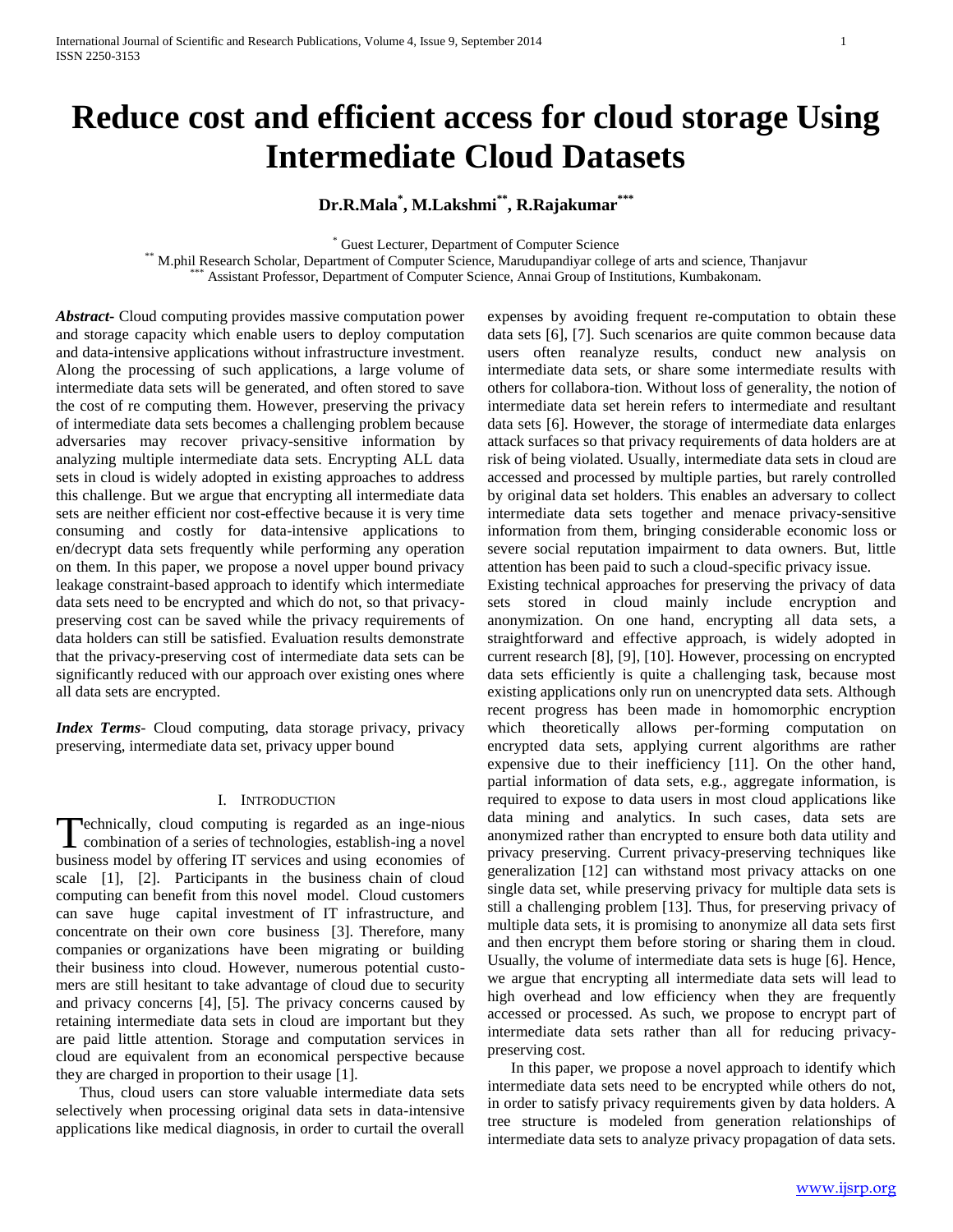As quantifying joint privacy leakage of multiple data sets efficiently is challen-ging, we exploit an upper bound constraint to confine privacy disclosure. Based on such a constraint, we model the problem of saving privacy-preserving cost as a constrained optimization problem. This problem is then divided into a series of subproblems by decomposing privacy leakage constraints. Finally, we design a practical heuristic algorithm accordingly to identify the data sets that need to be encrypted. Experimental results on real-world and extensive data sets demonstrate that privacy-preser-ving cost of intermediate data sets can be significantly reduced with our approach over existing ones where all data sets are encrypted.

 The major contributions of our research are threefold. First, we formally demonstrate the possibility of ensuring privacy leakage requirements without encrypting all intermediate data sets when encryption is incorporated with anonymization to preserve privacy. Second, we design a practical heuristic algorithm to identify which data sets need to be encrypted for preserving privacy while the rest of them do not. Third, experiment results demonstrate that our approach can significantly reduce privacy-preserving cost over existing approaches, which is quite beneficial for the cloud users who utilize cloud services in a pay-as-you-go fashion.

 This paper is a significantly improved version of [14]. Based on [14], we mathematically prove that our approach can ensure privacy-preserving requirements. Further, the heuristic algorithm is redesigned by considering more factors. We extend experiments over real data sets. Our approach is also extended to a graph structure.

 The remainder of this paper is organized as follows: The related work is reviewed in the next section. A motivating example and problem analysis are given in Section 3. In Section 4, we present the fundamental privacy representa-tion of data sets and derive privacy leakage upper bound constraints. Section 5 formulates our approach. In Section 6, we evaluate the proposed approach by conducting experi-ments on both real-world data sets and extensive data sets. Finally, we conclude this paper and discuss our future work in Section 7.

## II. RELATED WORKS

 We briefly review the research on privacy protection in cloud, intermediate data set privacy preserving and Privacy-Preserving Data Publishing (PPDP).

 Currently, encryption is exploited by most existing research to ensure the data privacy in cloud [8], [9], [10]. Although encryption works well for data privacy in these approaches, it is necessary to encrypt and decrypt data sets frequently in many applications. Encryption is usually integrated with other methods to achieve cost reduction, high data usability and privacy protection. Roy et al. [15] investigated the data privacy problem caused by MapRe-duce and presented a system named Airavat which incorporates mandatory access control with differential privacy. Puttaswamy et al. [16] described a set of tools called Silverline that identifies all functionally encryptable data and then encrypts them to protect privacy. Zhang et al. [17] proposed a system named Sedic which partitions MapReduce computing jobs in terms of the security labels of data they work on and then assigns the computation without sensitive data to a public cloud. The sensitivity of data is required to be labeled in advance to make the above approaches available. Ciriani et al. [18] proposed an approach that combines encryption and data fragmentation to achieve privacy protection for distributed data storage with encrypting only part of data sets. We follow this line, but integrate data anonymization and encryption together to fulfill cost-effective privacy preserving.



 The importance of retaining intermediate data sets in cloud has been widely recognized [6], [7], but the research on privacy issues incurred by such data sets just com-mences. Davidson et al. [19], [20], [21] studied the privacy issues in workflow provenance, and proposed to achieve module privacy preserving and high utility of provenance information via carefully hiding a subset of intermediate data. This general idea is similar to ours, yet our research mainly focuses on data privacy preserving from an economical cost perspective while theirs concentrates majorly on functionality privacy of workflow modules rather than data privacy. Our research also differs from theirs in several aspects such as data hiding techniques, privacy quantification and cost models. But, our approach can be complementarily used for selection of hidden data items in their research if economical cost is considered.

 The PPDP research community has investigated exten-sively on privacy-preserving issues and made fruitful progress with a variety of privacy models and preserving methods [13]. Privacy principles such as k-anonymity [22] and l-diversity [23] are put forth to model and quantify privacy, yet most of them are only applied to one single data set. Privacy principles for multiple data sets are also proposed, but they aim at specific scenarios such as continuous data publishing or sequential data releasing [13]. The research in [22], [21] exploits information theory to quantify the privacy via utilizing the maximum entropy principle [22]. The privacy quantification herein is based on the work in [22], [21]. Many anonymization techniques like generalization [12] have been proposed to preserve privacy, but these methods alone fail to solve th Problem of preserving privacy for multiple data .Our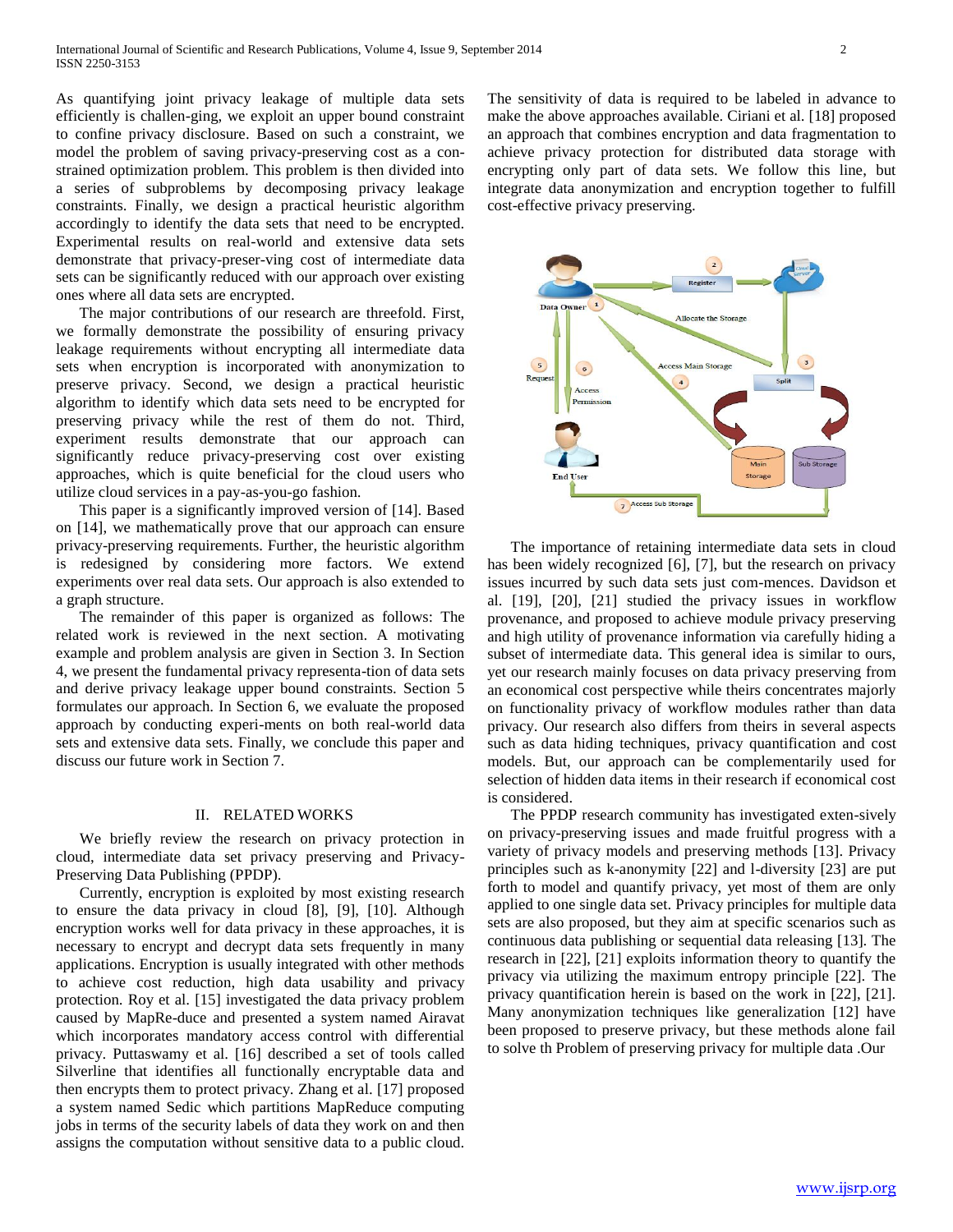

**Fig. 1. A scenario showing privacy threats due to intermediate data sets.consider the economical aspect of privacy preserving, adhering to the pay-as-you-go feature of cloud computing.**

## III. MOTIVATING EXAMPLE AND PROBLEM ANALYSIS

 Section 3.1 shows a motivating example to drive our research. The problem of reducing the privacy-preserving cost incurred by the storage of intermediate data sets is analyzed in Section 3.2.

## **3.1 Motivating Example**

 A motivating scenario is illustrated in Fig. 1 where an online health service provider, e.g., Microsoft HealthVault [27], has moved data storage into cloud for economical benefits. Original data sets are encrypted for confidentiality. Data users like governments or research centres access or process part of original data sets after anonymization. Intermediate data sets generated during data access or process are retained for data reuse and cost saving. Two independently generated intermediate data sets (Fig. 1a) and (Fig. 1b) in Fig. 1 are anonymized to satisfy 2-diversity, i.e., at least two individuals own the same quasi-identifier and each quasi-identifier corresponds to at least two sensitive values [20]. Knowing that a lady aged 25 living in 21,400 (corresponding quasi-identifier is h214\_; female; youngi) is in both data sets, an adversary can infer that this individual suffers from HIV with high confidence if Fig. 1a and Fig. 1b are collected together. Hiding Fig. 1a or Fig. 1b by encryption is a promising way to prevent such a privacy breach. Assume Fig. 1a and Fig. 1b are of the same size, the frequency of accessing Fig. 1a is 10 and that of Fig. 1b is 100. We hide Fig. 1a to preserve privacy because this can incur less expense than hiding Fig. 1b.

## **3.2 Problem Analysis**

## 3.2.1 Sensitive Intermediate Data Set Management

 Similar to [6], data provenance is employed to manage intermediate data sets in our research. Provenance is commonly defined as the origin, source or history of derivation of some objects and data, which can be reckoned as the information upon how data were generated [28]. Reproducibility of data provenance can help to regenerate a data set from its nearest existing predecessor data sets rather than from scratch [6], [20]. We assume herein that the information recorded in data provenance is leveraged to build up the generation relationships of data sets [6].

We define several basic notations below. Let  $d_0$  be a privacysensitive original data set. We use D  $\frac{1}{4}$  fd<sub>1</sub>; d<sub>2</sub>; . . . ; d<sub>n</sub>g to denote a group of intermediate data sets generated from  $d_0$  where n is the number of intermediate data sets. Note that the notion of intermediate data herein refers to both intermediate and resultant data [6]. Directed Acyclic Graph (DAG) is exploited to capture the topological structure of generation relationships among these data sets.

 Definition 1 (Sensitive intermediate data set graph). A DAG representing the generation relationships of intermediate data sets D from  $d_0$  is defined as a Sensitive Intermediate data set Graph, denoted as SIG. Formally, SIG  $\frac{1}{4}$  hV; Ei, where V  $\frac{1}{4}$  fd<sub>o</sub>g [D, E is a set of directed edges. A directed edge  $hd_p$ ;  $d_c$  in E means that part or all of  $d_c$  is generated from  $d_p$ , where  $d_p$ ;  $d_c$  2 f $d_o$ g [D.

 In particular, an SIG becomes a tree structure if each data set in D is generated from only one parent data set. Then, we have the following definition for this situation.

## Definition 2 (Sensitive intermediate data set tree (SIT)).

 An SIG is defined as a Sensitive Intermediate data set Tree if it is a tree structure. The root of the tree is  $d_0$ .

 An SIG or SIT not only represents the generation relationships of an original data set and its intermediate data sets, but also captures the propagation of privacy-sensitive information among such data sets. Generally, the privacysensitive information in  $d_0$  is scattered into its offspring data sets. Hence, an SIG or SIT can be employed to analyze privacy disclosure of multiple data sets. In this paper, we first present our approach on an SIT, and then extend it to an SIG with minor modifications in Section 5.

## **3.2.2 Privacy-Preserving Cost Problem**

 Privacy-preserving cost of intermediate data sets stems from frequent en/decryption with charged cloud services. Cloud service venders have set up various pricing models to support the pay-as-you-go model, e.g., Amazon Web Services pricing model [21]. Practically, en/decryption needs computation power, data storage, and other cloud services. To avoid pricing details and focus on the discussion of our core ideas, we combine the prices of various services required by en/decryption into one. This combined price is denoted as PR. PR indicates the overhead of en/decryption on per GB data per execution.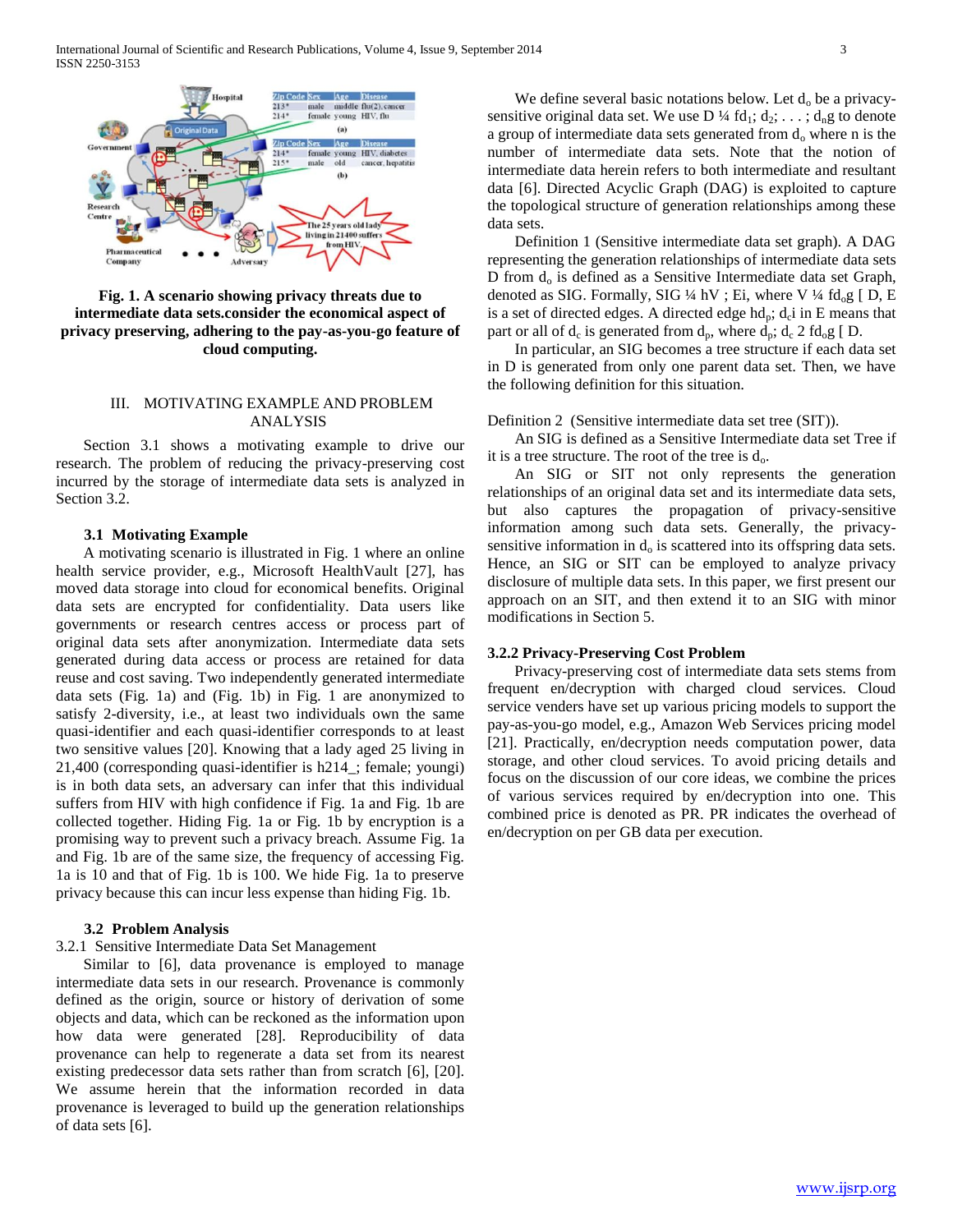| Description                | Iteratively identifies the intermediate datasets that                                                                                                                                         |
|----------------------------|-----------------------------------------------------------------------------------------------------------------------------------------------------------------------------------------------|
|                            | need to be encrypted, achieving a low level priva-                                                                                                                                            |
|                            | cy-preserving cost under the constraint PLC1.                                                                                                                                                 |
| Input                      | A SIT with root $d_o$ ; all attribute values of each in-                                                                                                                                      |
|                            | termediate dataset are given, i.e., size, frequency,                                                                                                                                          |
|                            | privacy leakage; privacy requirement threshold $\varepsilon$ .                                                                                                                                |
| Output                     | A vector of local solutions $\langle \pi_1, \ldots, \pi_n \rangle$ that comprise                                                                                                              |
|                            | a near-optimal global privacy-preserving solution;                                                                                                                                            |
|                            | and the global privacy-preserving cost: C <sub>alobal</sub> .                                                                                                                                 |
| Step 1                     | Initialize the following variables.                                                                                                                                                           |
| 1.1                        | Define a priority queue: PQueue.                                                                                                                                                              |
| 1.2                        | Construct the initial search node with the root of the SIT: $SN_0$                                                                                                                            |
|                            | = $\langle \langle \pi_0 \rangle \leftarrow \langle \{d_o\}, \emptyset \rangle, f(SN_0) \leftarrow 0, ED_0 \leftarrow \{d_o\}, C_{cur} \leftarrow 0, \varepsilon_1 \leftarrow \varepsilon)$ , |
|                            | i.e., the five parameters are the current solution, the current heuris-                                                                                                                       |
|                            | tic value, the current ED, the current cost and the privacy leakage                                                                                                                           |
|                            | requirement for the sequent layers.                                                                                                                                                           |
| 1.3                        | Add the node into PQueue: PQueue $\leftarrow SN_0$ .                                                                                                                                          |
| Step 2                     | Iteratively retrieve the search nodes from PQueue,                                                                                                                                            |
|                            | and in turn add their child search nodes to PQueue.                                                                                                                                           |
|                            | 2.1 Retrieve the search node with the highest heuristics from PQueue:                                                                                                                         |
| $SN_i \leftarrow PQueue$ . |                                                                                                                                                                                               |
|                            | 2.2 Check whether $ED_i = \emptyset$ . If yes, a solution is found and the algorithm                                                                                                          |
| will go to Step 3.         |                                                                                                                                                                                               |
|                            | 2.3 Label the datasets in $CDEi$ as encrypted if their privacy leakage is                                                                                                                     |
|                            | larger than $\varepsilon_i$ . Sort the unlabeled datasets in CDE <sub>i</sub> ascendingly ac-                                                                                                 |
|                            | cording to $C_k/PL_s(d_k)$ , $d_k \in CDE_i$ : SORT(CDE <sub>i</sub> ). If the number of                                                                                                      |
|                            | unlabeled datasets are larger than M, only the first M datasets are                                                                                                                           |
|                            | considered to generate candidate nodes.                                                                                                                                                       |
|                            | 2.4 Generate all the possible local solutions in $A_i$ .                                                                                                                                      |
|                            | 2.5 Select a solution from $A_i$ : $\pi \leftarrow$ SELECT( $A_i$ ).:                                                                                                                         |
|                            | 1) Calculate the privacy leakage upper bound of this solution and                                                                                                                             |
|                            | the encryption cost: $PL_{local} \leftarrow \sum_{d \in UD_{\pi}} PL_s(d)$ , $C_{local} \leftarrow$                                                                                           |
|                            | $\sum_{d_k \in ED_{\pi}} (S_k \cdot CR \cdot f_k)$ , where $\pi = \langle ED_{\pi}, UD_{\pi} \rangle$ .                                                                                       |
|                            | 2) Calculate the remaining privacy leakage $\varepsilon_{i+1} \leftarrow \varepsilon_i - PL_{local}$ .                                                                                        |
|                            | 2.6 Compute the heuristic value according to (12):                                                                                                                                            |
|                            | 2.7 Construct new search node from the obtained values, add it to                                                                                                                             |
|                            | PQueue. Then go to Step 2.1.                                                                                                                                                                  |
| Step 3                     | Obtain the global encryption cost $C_{global}$ : $C_{global} \leftarrow$                                                                                                                      |
|                            | $C_{\text{max}}$ and the corresponding solution $(\pi_1, \dots, \pi_n)$ .                                                                                                                     |

**Algorithm 1. Privacy-Preserving Cost Reducing Heuristic**

## IV. CONCLUSIONS AND FUTURE WORK

 In this paper, we have proposed an approach that identifies which part of intermediate data sets needs to be encrypted while the rest does not, in order to save the privacy-preserving cost. A tree structure has been modeled from the generation relationships of intermediate data sets to analyze privacy propagation among data sets. We have modeled the problem of saving privacypreserving cost as a constrained optimization problem which is addressed by decomposing the privacy leakage constraints. A practical heuristic algorithm has been designed accordingly. Evaluation results on real-world data sets and larger extensive data sets have demonstrated the cost of preserving privacy in cloud can be reduced significantly with our approach over existing ones where all data sets are encrypted.

 In accordance with various data and computation intensive applications on cloud, intermediate data set management is becoming an important research area. Privacy preserving for intermediate data sets is one of important yet challenging research issues, and needs intensive investigation. With the contributions of this paper, we are planning to further investigate privacy-aware efficient scheduling of intermediate data sets in cloud by taking privacy preserving as a metric together with other metrics such as storage and computation. Optimized balanced scheduling strategies are expected to be developed toward overall highly efficient privacy aware data set scheduling.

#### ACKNOWLEDGMENT

 Part of this work was conducted under the Research centre of Marudupandiyar College of arts and science and bharathidasan university cloud laboratory, Tirchirappalli laboratory manners.

#### **REFERENCES**

- [1] M. Armbrust, A. Fox, R. Griffith, A.D. Joseph, R. Katz, A. Konwinski, G. Lee, D. Patterson, A. Rabkin, I. Stoica, and M. Zaharia, "A View of Cloud Computing," Comm. ACM, vol. 53, no. 4, pp. 50-58, 2010.
- [2] R. Buyya, C.S. Yeo, S. Venugopal, J. Broberg, and I. Brandic, "Cloud Computing and Emerging It Platforms: Vision, Hype, and Reality for Delivering Computing as the Fifth Utility," Future Generation Computer Systems, vol. 25, no. 6, pp. 599-616, 2009.
- [3] L. Wang, J. Zhan, W. Shi, and Y. Liang, "In Cloud, Can Scientific Communities Benefit from the Economies of Scale?," IEEE Trans. Parallel and Distributed Systems, vol. 23, no. 2, pp. 296-303, Feb. 2012.
- [4] H. Takabi, J.B.D. Joshi, and G. Ahn, "Security and Privacy Challenges in Cloud Computing Environments," IEEE Security & Privacy, vol. 8, no. 6, pp. 24-31, Nov./Dec. 2010.
- [5] D. Zissis and D. Lekkas, "Addressing Cloud Computing Security Issues," Future Generation Computer Systems, vol. 28, no. 3, pp. 583-592, 2011.
- [6] D. Yuan, Y. Yang, X. Liu, and J. Chen, "On-Demand Minimum Cost Benchmarking for Intermediate Data Set Storage in Scientific Cloud Workflow Systems," J. Parallel Distributed Computing, vol. 71, no. 2, pp. 316-332, 2011.
- [7] S.Y. Ko, I. Hoque, B. Cho, and I. Gupta, "Making Cloud Intermediate Data Fault-Tolerant," Proc. First ACM Symp. Cloud Computing (SoCC '10), pp. 181-192, 2010.
- [8] H. Lin and W. Tzeng, "A Secure Erasure Code-Based Cloud Storage System with Secure Data Forwarding,
- [9] N. Cao, C. Wang, M. Li, K. Ren, and W. Lou, "Privacy-Preserving Multi-Keyword Ranked Search over Encrypted Cloud Data," Proc. IEEE INFOCOM '11, pp. 829-837, 2011.
- [10] M. Li, S. Yu, N. Cao, and W. Lou, "Authorized Private Keyword Search over Encrypted Data in Cloud Computing," Proc. 31st Int'l Conf. Distributed Computing Systems (ICDCS '11), pp. 383-392, 2011.
- [11] C. Gentry, "Fully Homomorphic Encryption Using Ideal Lattices," Proc. 41st Ann. ACM Symp. Theory of Computing (STOC '09), 169-178, 2009.
- [12] B.C.M. Fung, K. Wang, and P.S. Yu, "Anonymizing Classification Data for Privacy Preservation," IEEE Trans. Knowledge and Data Eng., vol. 19, no. 5, pp. 711-725, May 2007.
- [13] B.C.M. Fung, K. Wang, R. Chen, and P.S. Yu, "Privacy-Preserving Data Publishing: A Survey of Recent Developments," ACM Computing Survey, vol. 42, no. 4, pp. 1-53, 2010.
- [14] X. Zhang, C. Liu, J. Chen, and W. Dou, "An Upper-Bound Control Approach for Cost-Effective Privacy Protection of Intermediate Data Set Storage in Cloud," Proc. Ninth IEEE Int'l Conf. Dependable, Autonomic and Secure Computing (DASC '11), pp. 518-525, 2011.
- [15] I. Roy, S.T.V. Setty, A. Kilzer, V. Shmatikov, and E. Witchel, "Airavat: Security and Privacy for Mapreduce," Proc. Seventh USENIX Conf. Networked Systems Design and Implementation (NSDI '10), p. 20, 2010.
- [16] K.P.N. Puttaswamy, C. Kruegel, and B.Y. Zhao, "Silverline: Toward Data Confidentiality in Storage-Intensive Cloud Applica-tions," Proc. Second ACM Symp. Cloud Computing (SoCC '11), 2011.